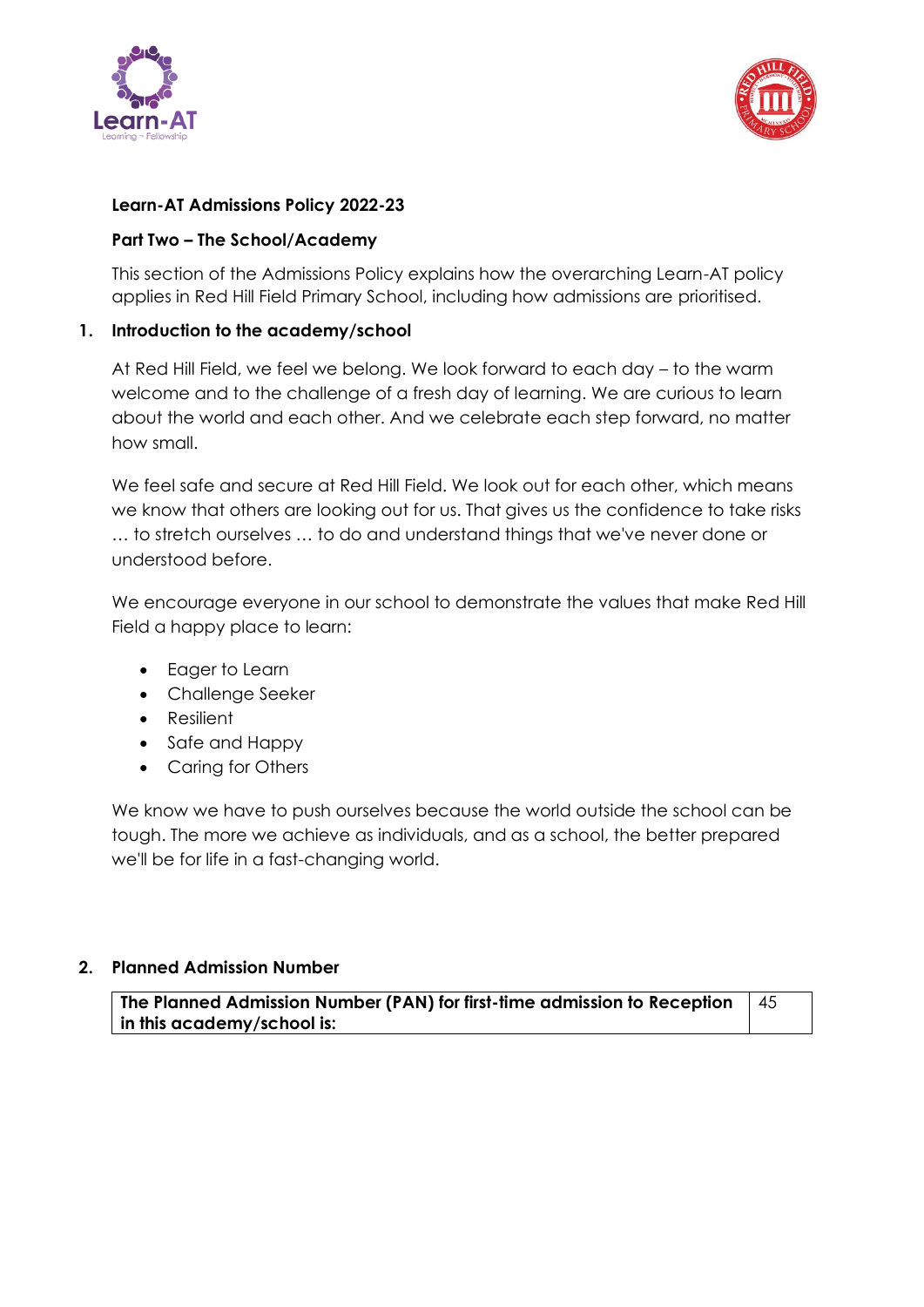



# **3. Criteria for prioritising admissions in Red Hill Field Primary School**

The following criteria, in combination of the order listed, will be used to allocate places if there are more applications than places available:

| $\alpha$    | "Looked After" children and those children who were previously "looked<br>after" but immediately after being looked after became subject to an<br>adoption, child arrangements order or special guardianship order (In such<br>circumstances a letter from the last Local Authority which the child was in the<br>care of will be required).<br>A "looked after" child is a child who is:<br>in the care of a local authority or<br>(i)<br>being provided with accommodation by a local authority in the<br>(ii)<br>exercise of their social services functions (see definition in section<br>22(1) of the Children Act 1989).                                                                                                                                                                                                                                                                                                                                          |
|-------------|-------------------------------------------------------------------------------------------------------------------------------------------------------------------------------------------------------------------------------------------------------------------------------------------------------------------------------------------------------------------------------------------------------------------------------------------------------------------------------------------------------------------------------------------------------------------------------------------------------------------------------------------------------------------------------------------------------------------------------------------------------------------------------------------------------------------------------------------------------------------------------------------------------------------------------------------------------------------------|
| $\mathbf b$ | Children who live in the catchment area of Red Hill Field Primary School.<br>The child's place of residence is taken to be the parental home. Living in the<br>catchment area does not guarantee a place at the catchment school.                                                                                                                                                                                                                                                                                                                                                                                                                                                                                                                                                                                                                                                                                                                                       |
| $\mathbf c$ | Children who will have an older sibling attending Red Hill Field Primary School<br>at the same time.<br>Sibling is defined in these arrangements as including natural brother or sister,<br>half-brother or sisters, and legally adopted child being regarded as a brother<br>or sister.                                                                                                                                                                                                                                                                                                                                                                                                                                                                                                                                                                                                                                                                                |
| d           | Children who have a serious medical condition or exceptional social or<br>domestic needs that make it essential they attend Red Hill Field Primary<br>School.<br>Supporting documentation from the Lead Professional must be supplied and<br>must be submitted with the application. The following list are the areas that<br>are considered exceptional:<br>Crown Servants<br>Children in the care of a LA<br>Children subject to Child Protection Plans<br>Parents suffering domestic violence (subject to documentary<br>evidence by a lead professional)<br>A child for whom transfer to the catchment area school would<br>involve attending a different school until (s) he is the right age for<br>transfer (dependent on the child having attended the present<br>school for at least a year)<br>Each case will be assessed on its individual merits by the Local<br>Governing Body, who will make a recommendation to the Trust<br><b>Admission Committee.</b> |
| e           | Children living nearest to the school.<br>This distance is measured from the centre point of the property to the<br>school's main designated front gate, using a computerised mapping system<br>(Geopoint).                                                                                                                                                                                                                                                                                                                                                                                                                                                                                                                                                                                                                                                                                                                                                             |

Children with Education, Health and Care Plans (EHCP) have a different admission process. If a child has an EHCP or parents are in the assessment process, it is